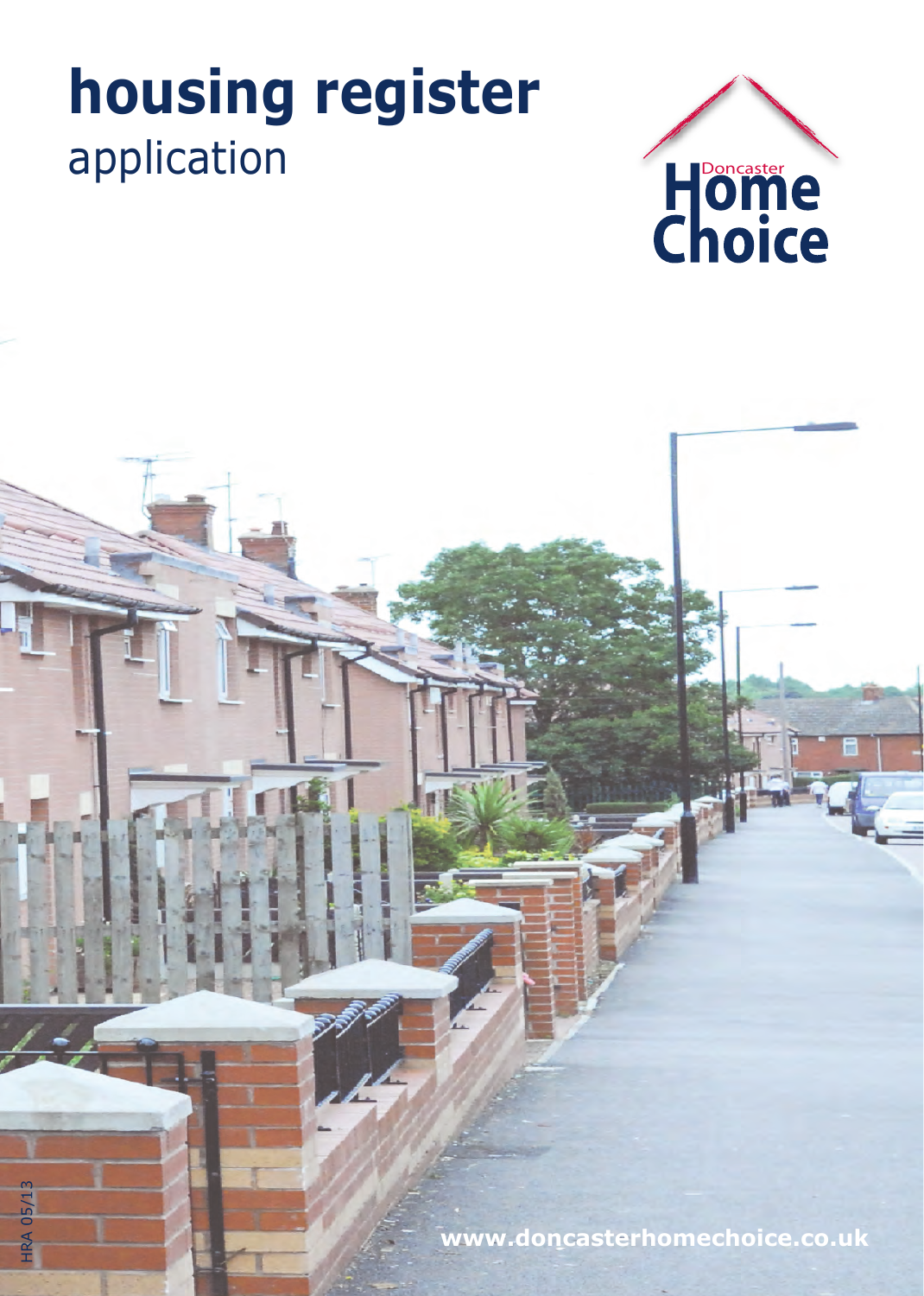# **Checklist**

Before submitting this application form please check you have completed the sections listed below in full. **Failing to complete all the sections listed may mean a delay in registering your application.**

|                                                                                          | Please tick $\checkmark$<br>You | <b>Joint</b><br><b>Applicant</b> |
|------------------------------------------------------------------------------------------|---------------------------------|----------------------------------|
| Your name and address                                                                    |                                 |                                  |
| National Insurance Number                                                                |                                 |                                  |
| Household members                                                                        |                                 |                                  |
| Past addresses for the last seven years<br>- including previous landlord details in full |                                 |                                  |
| Details of your present home                                                             |                                 |                                  |
| Diversity monitoring questionnaire                                                       |                                 |                                  |
| Signed the application                                                                   |                                 |                                  |

## **Proof of Identification**

**As a minimum requirement, you and any joint applicants are required to provide the following forms of identification that show;**

| Proof of your current address                                                                                                   |  |
|---------------------------------------------------------------------------------------------------------------------------------|--|
| National Insurance Number                                                                                                       |  |
| Proof of local connection                                                                                                       |  |
| An up to date landlord reference (please use<br>our landlord reference form unless you are a<br>current St. Leger Homes tenant) |  |
| Proof of Child Benefit / Child Tax Credit (if<br>applicable)                                                                    |  |

#### **Your application will not be registered if you do not provide this information within 28 days of you application.**

**IMPORTANT:** Where we ask for a local connection.

A local connection is 3 years and over and is living in Doncaster, Employment in Doncaster or Direct family in Doncaster (Direct family members are spouses, civil partners, parents, grandparents, sons, daughters, brothers or sisters).

**If returning this form by post, please make sure you use the correct postage.** 

St. Leger Homes of Doncaster, St. Leger Court, White Rose Way, Doncaster DN4 5ND **www.doncasterhomechoice.co.uk**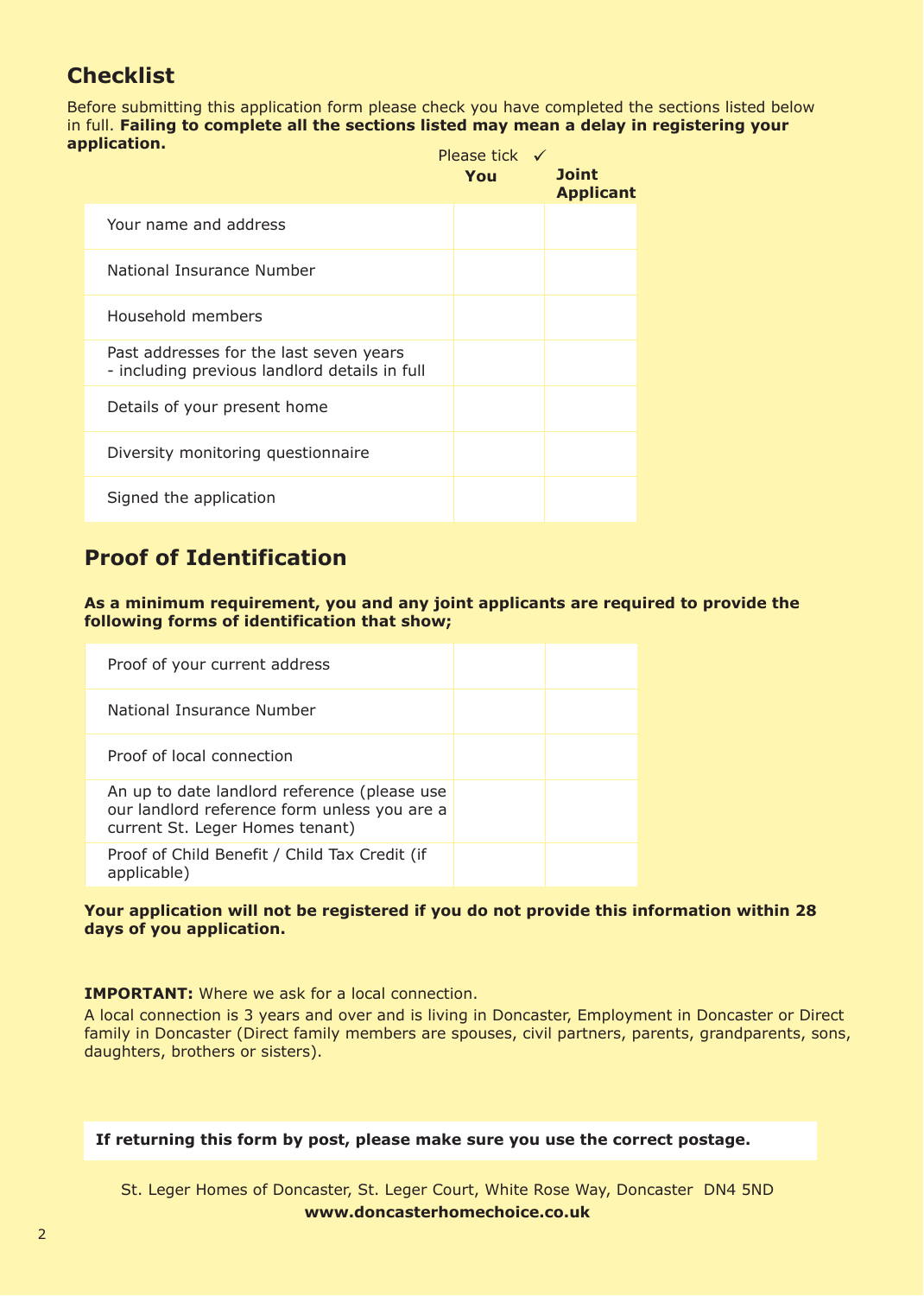# **A. New registration form or change of circumstances**

Is this a new registration or are you telling us about a change in your circumstances?

|           | new registration<br>❏                                                                                                        | change of circumstances<br>❏                                             |
|-----------|------------------------------------------------------------------------------------------------------------------------------|--------------------------------------------------------------------------|
| <b>B.</b> | <b>Your own details</b>                                                                                                      |                                                                          |
| 1.        | <b>Surname</b>                                                                                                               | <b>First Name</b><br>2.                                                  |
| 3.        | Title (eg Mr/Mrs/Miss/Ms/Other)                                                                                              | Date of Birth<br>4.                                                      |
| 5.        | Have you been known by any other name? If so, what was<br>that name?                                                         |                                                                          |
| 6.        | Are you<br>Male<br>$\Box$<br>(please tick)<br>Female<br><b>Transgender to Male</b><br>$\Box$                                 | <b>Transgender to Female</b><br>$\Box$<br>$\Box$                         |
| 7.        | <b>National Insurance</b><br>No.                                                                                             | <b>Nationality</b>                                                       |
| 8.        | Address                                                                                                                      | Telephone number(s) and email<br>9.<br>address where we can contact you. |
|           | Post Code                                                                                                                    |                                                                          |
| 10.       | What is your local connection to Doncaster?                                                                                  |                                                                          |
|           | Living in Doncaster<br><b>Date</b>                                                                                           | Direct family in Doncaster<br>Date                                       |
|           | Employment in Doncaster Date                                                                                                 | <b>None</b>                                                              |
| C.        | Your joint applicant's details - a joint applicant will share the rights and                                                 |                                                                          |
|           | responsibilities of a tenancy.                                                                                               |                                                                          |
| 1.        | <b>Surname</b>                                                                                                               | <b>First Name</b><br>2.                                                  |
| 3.        | Title (eg Mr/Mrs/Miss/Ms/Other)                                                                                              | Date of Birth<br>4.                                                      |
| 5.        | Have you been known by any other name? If so, what was<br>that name?                                                         |                                                                          |
| 6.        | Are you<br>Male<br>$\Box$<br><b>Transgender to Female</b><br>(please tick)<br>Female<br>$\Box$<br><b>Transgender to Male</b> | $\Box$<br>$\Box$                                                         |
| 7.        | <b>National Insurance</b>                                                                                                    | <b>Nationality</b>                                                       |
| 8.        | No.<br>Address                                                                                                               | Telephone number(s) and email<br>9.<br>address where we can contact you. |
|           |                                                                                                                              |                                                                          |
|           | Post Code                                                                                                                    |                                                                          |
| 10.       | What is the relationship of the joint applicant to you? (eg Partner, friend)                                                 |                                                                          |
| 11.       | What is your local connection to Doncaster?                                                                                  |                                                                          |
|           | Living in Doncaster<br>Date                                                                                                  | Direct family in Doncaster<br>Date                                       |
|           | <b>Employment in Doncaster</b><br><b>Date</b>                                                                                | <b>None</b>                                                              |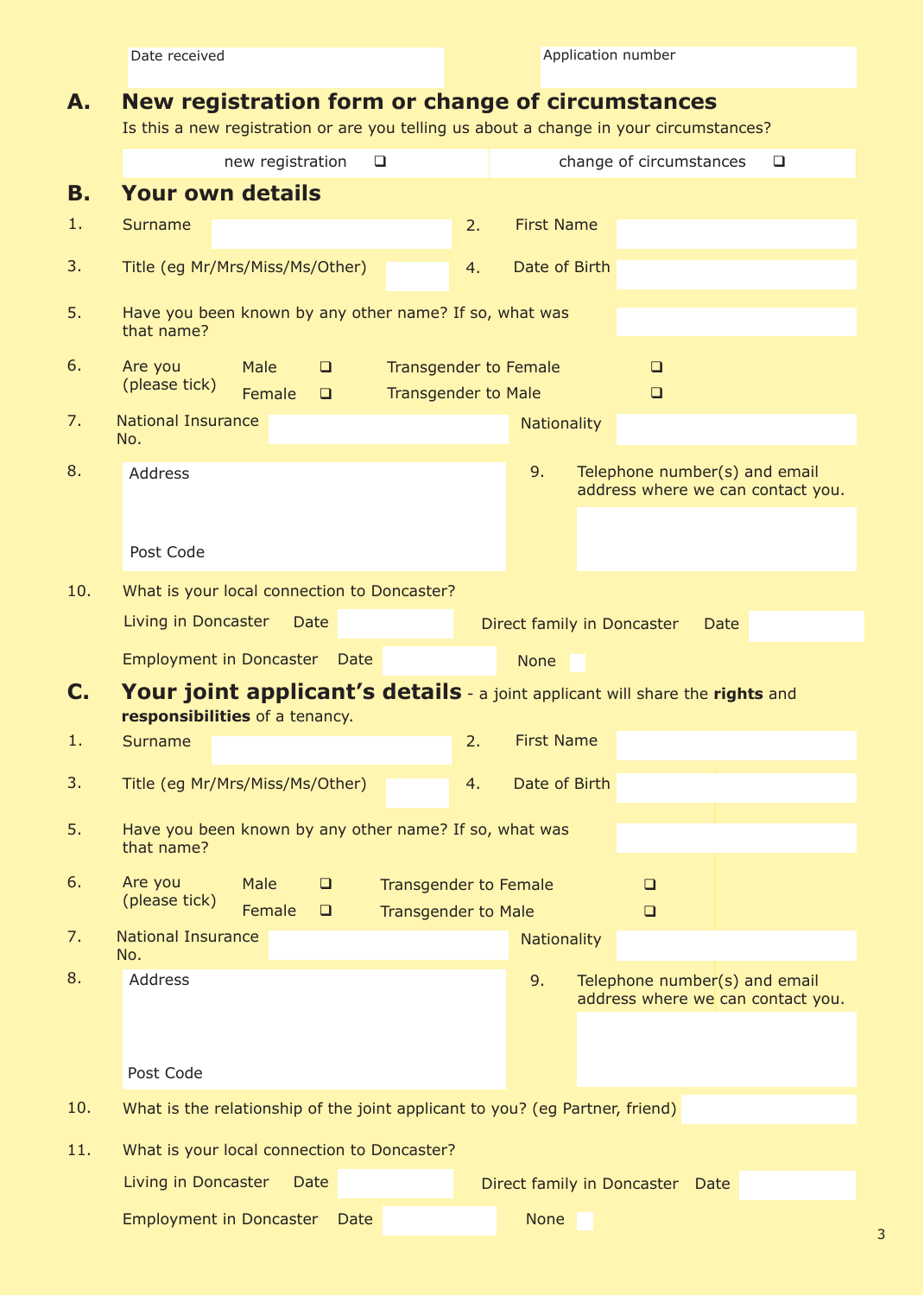#### 12. Do you wish someone to act on your behalf, eg Social Worker, Support Agency, family member?

Name Address

Contact Details  $\Box$  No  $\Box$ 

Are you related to an Elected Member or an Employee of the Council or St. Leger Homes of Doncaster? 13. Yes  $\Box$  No  $\Box$ 

If yes, please provide details

## **D. Your household members**

1. Please use the boxes below to tell us about all the people who **WILL** be moving with you. (Please provide proof of Child Benefit or Child Tax Credits for all resident children who are to move with you).

| Surname Name                                    | <b>First Name</b> | Date of Birth | Male<br>Female | □<br>$\Box$      |
|-------------------------------------------------|-------------------|---------------|----------------|------------------|
| Relationship to you (eg mother, husband, none)? |                   |               |                |                  |
| Surname Name                                    | <b>First Name</b> | Date of Birth | Male<br>Female | $\Box$<br>$\Box$ |
| Relationship to you (eg mother, husband, none)? |                   |               |                |                  |
| Surname Name                                    | <b>First Name</b> | Date of Birth | Male<br>Female | □<br>$\Box$      |
| Relationship to you (eg mother, husband, none)? |                   |               |                |                  |
| Surname Name                                    | <b>First Name</b> | Date of Birth | Male<br>Female | $\Box$<br>$\Box$ |
| Relationship to you (eg mother, husband, none)? |                   |               |                |                  |

2. Please use the boxes below to tell us about all the people who will **NOT** be moving with you.

| Surname Name                                    | First Name                                      | Date of Birth | Male<br>Female | ❏<br>$\Box$ |  |
|-------------------------------------------------|-------------------------------------------------|---------------|----------------|-------------|--|
| Relationship to you (eg mother, husband, none)? |                                                 |               |                |             |  |
| Surname Name                                    | First Name                                      | Date of Birth | Male<br>Female | ❏<br>$\Box$ |  |
|                                                 | Relationship to you (eg mother, husband, none)? |               |                |             |  |
| Surname Name                                    | <b>First Name</b>                               | Date of Birth | Male<br>Female | ❏<br>❏      |  |
| Relationship to you (eg mother, husband, none)? |                                                 |               |                |             |  |

If you have more names to include, please use another sheet of paper. If you are applying because you are overcrowded you need to provide proof of residency for **ALL** household members.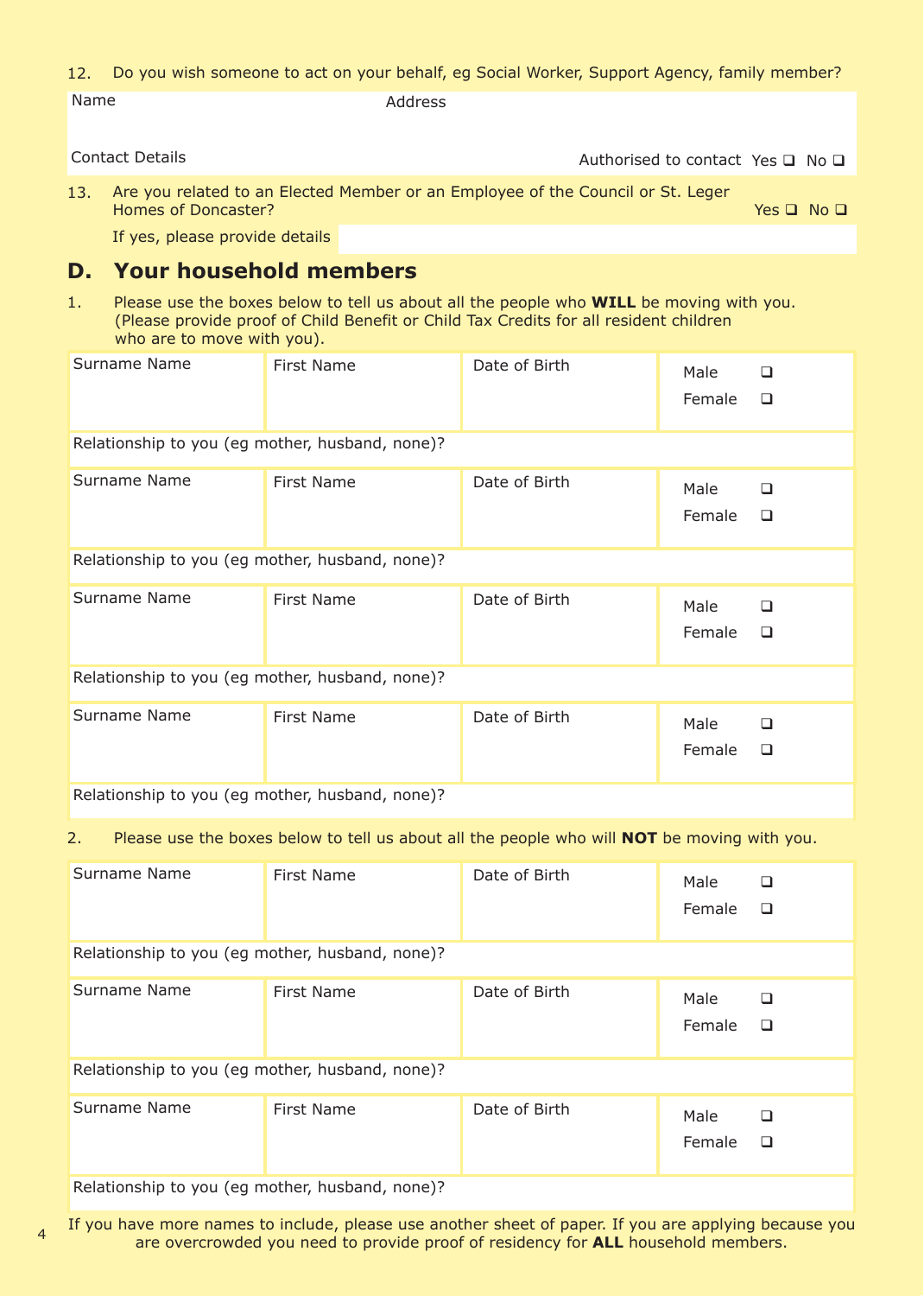3. Are you or any of the people who want to move with you pregnant? Yes  $\square$  No  $\square$ 

If yes, give their name and enclose a photocopy of the expected date of delivery certificate.

Name Name Expected date of birth

4. If you or the joint applicant are between the ages of 16 and 17 years, please confirm the following:

|                                                                                                            | You | Joint applicant |
|------------------------------------------------------------------------------------------------------------|-----|-----------------|
| Do you have a current social<br>worker? If yes, please give<br>details.                                    |     |                 |
| Do you know an adult who will<br>be able to act as a guarantor<br>for you? If yes, please give<br>details. |     |                 |

5. Please give details below of persons who do not live with you at present but wish to reside with you in the future, this includes where you have child access and they reside as a main or principal home with another parent/guardian. Please state the reason why you are living apart and where.

|    | Surname                                     | First Name                                                                                    | Date of Birth | Male<br>Female | $\Box$<br>$\Box$           |
|----|---------------------------------------------|-----------------------------------------------------------------------------------------------|---------------|----------------|----------------------------|
|    | Relationship to you (eg mother, son, none)? |                                                                                               |               |                |                            |
|    | Parent/Guardian                             |                                                                                               |               |                |                            |
|    | Address and reason                          |                                                                                               |               |                |                            |
|    | Surname                                     | First Name                                                                                    | Date of Birth | Male<br>Female | $\Box$<br>$\Box$           |
|    | Relationship to you (eg mother, son, none)? |                                                                                               |               |                |                            |
|    | Parent/Guardian                             |                                                                                               |               |                |                            |
|    | Address and reason                          |                                                                                               |               |                |                            |
| 6. |                                             | Do you and household members have the permanent right of residence in the United Kingdom?     |               |                | Yes $\square$ No $\square$ |
|    |                                             | Are there any limitations or sonditions on vours or any of your household mombers stay in the |               |                |                            |

7. Are there any limitations or conditions on yours or any of your household members stay in the United Kingdom? E.g. Subject to immigration control or another person from abroad

Yes  $\Box$  No  $\Box$ 

If yes, please provide all relevant copies of documentation with this application.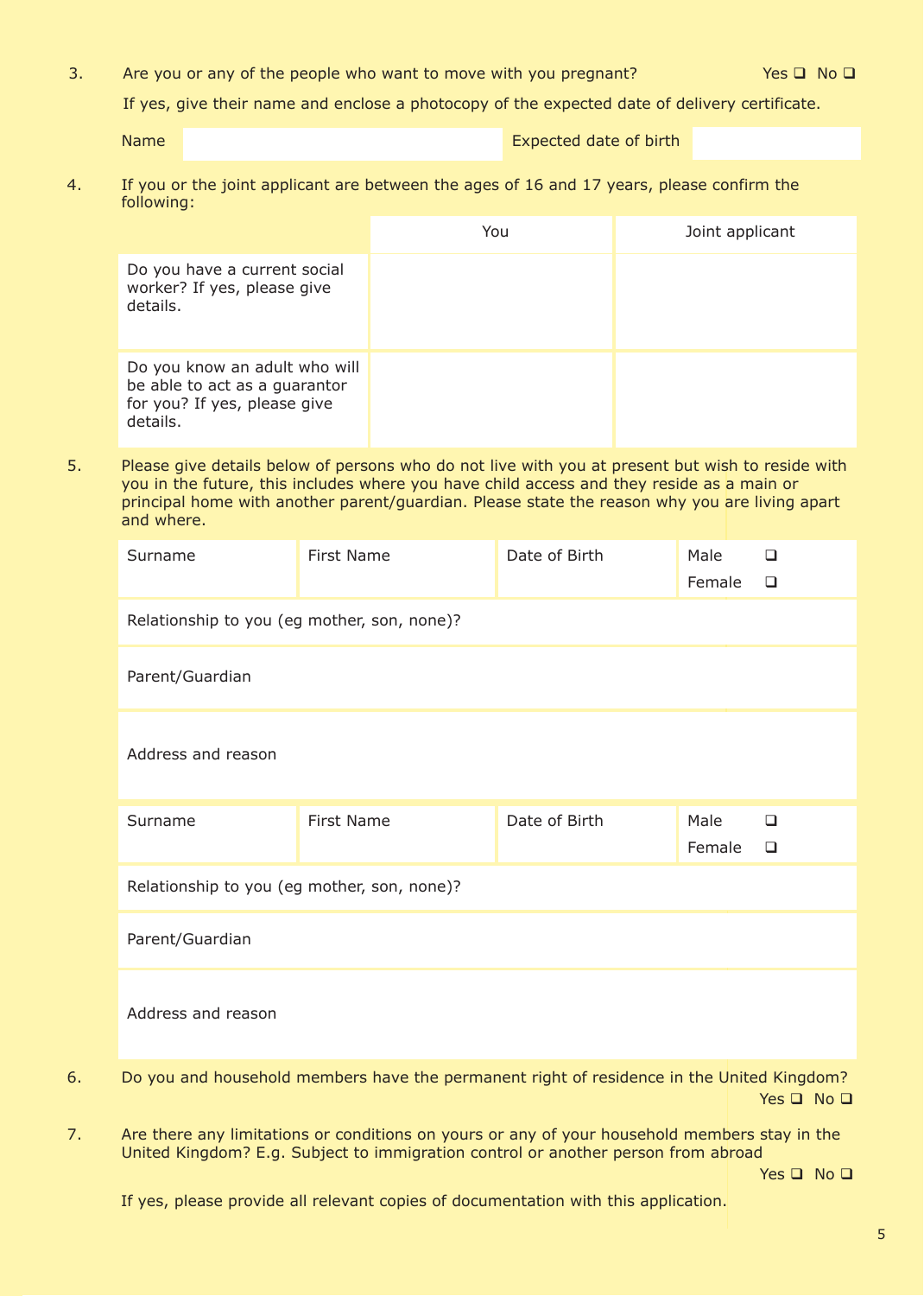8. Please give details of addresses that you and your joint applicant have lived at over the past seven years. **You will need to provide a landlord reference covering your tenancy/tenancies for the last two years. There is a landlord reference form to complete.**

|     | complete:                                                                    |       |                                                                                              |                                                                                                                           |  |
|-----|------------------------------------------------------------------------------|-------|----------------------------------------------------------------------------------------------|---------------------------------------------------------------------------------------------------------------------------|--|
|     | Address                                                                      | Dates | Landlord                                                                                     | Tenancy type (e.g.<br>Private Tenant / Owner /<br>Council Tenant / Prison /<br>Hospital / Living with<br>family/ friends) |  |
|     | You                                                                          |       |                                                                                              |                                                                                                                           |  |
|     | Joint Applicant                                                              |       |                                                                                              |                                                                                                                           |  |
| 9.  | Yes $\Box$ No $\Box$ If yes, give details                                    |       | Have you, or a member of your household had any criminal convictions?                        |                                                                                                                           |  |
|     |                                                                              |       |                                                                                              |                                                                                                                           |  |
| 10. | order against you?<br>Yes $\square$ No $\square$ If yes, give details        |       | Have you, or a member of your household had any breaches of tenancy or anti social behaviour |                                                                                                                           |  |
|     |                                                                              |       |                                                                                              |                                                                                                                           |  |
| 11. | Are you or a household member receiving support or managment from an agency? |       |                                                                                              |                                                                                                                           |  |
|     | Yes $\square$ No $\square$ If yes, give details                              |       |                                                                                              |                                                                                                                           |  |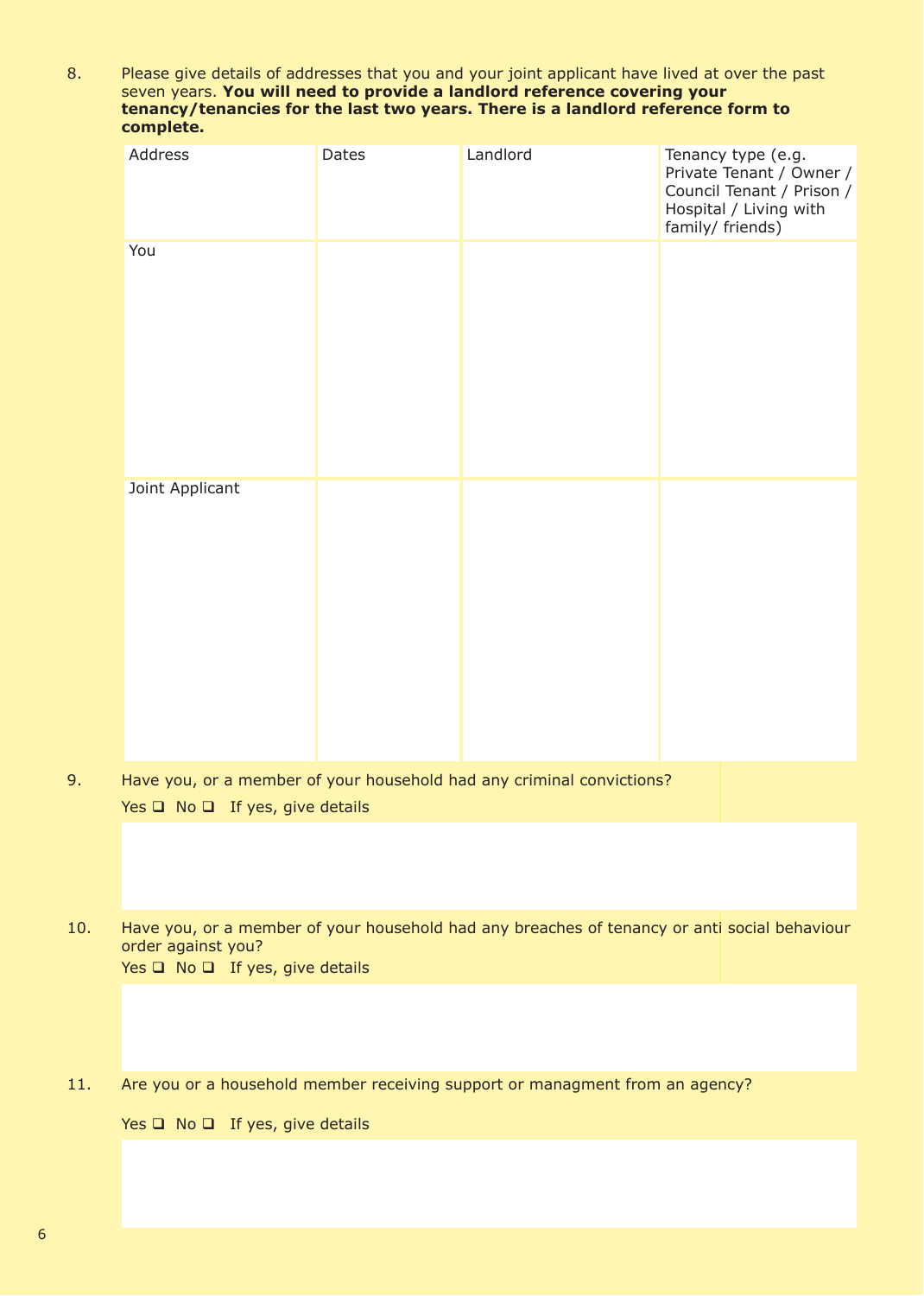12. To the best of your knowledge, do you or any household members owe money to Doncaster Council or any other landlord?

Yes  $\Box$  No  $\Box$  If yes, please provide details.

## **E. Reason for rehousing**

- 1. Please read each reason listed below and tick the box or boxes which best describes why you want to be on the housing register.
	- □ Overcrowded
	- $\square$  Property subject to demolition as part of an approved programme
	- $\Box$  Relationship breakdown with partner
	- □ Victim of violence or harassment
	- Neighbour problems
	- □ Loss of tied accommodation
	- $\square$  Building society/bank repossession
	- $\square$  Sale of rented accommodation by landlord
	- □ Unable to leave hospital due to medical reasons
	- $\Box$  Asked to leave by family/friends
	- □ Expiry of notice / Tenancy coming to an end
	- □ Eviction
	- □ Want to be near education in Doncaster
	- □ Want to be near employment in Doncaster
	- □ Want to move to give/receive support due to vulnerability in Doncaster
	- Present accommodation no longer suitable due to disability or health issues
	- $\square$  Require a senior citizen bungalow/sheltered accommodation
	- □ Supported by a Leaving Care Project or a Supporting People Project
	- □ No longer require adapted accommodation
	- □ Your home is in a poor state of repair or lacking facilities
	- Financial difficulties
	- Approved foster carer requiring larger accomodation
	- **□ Requires more bedrooms**
	- **□ Requires less bedrooms**

□ Other

Please give further details about your circumstances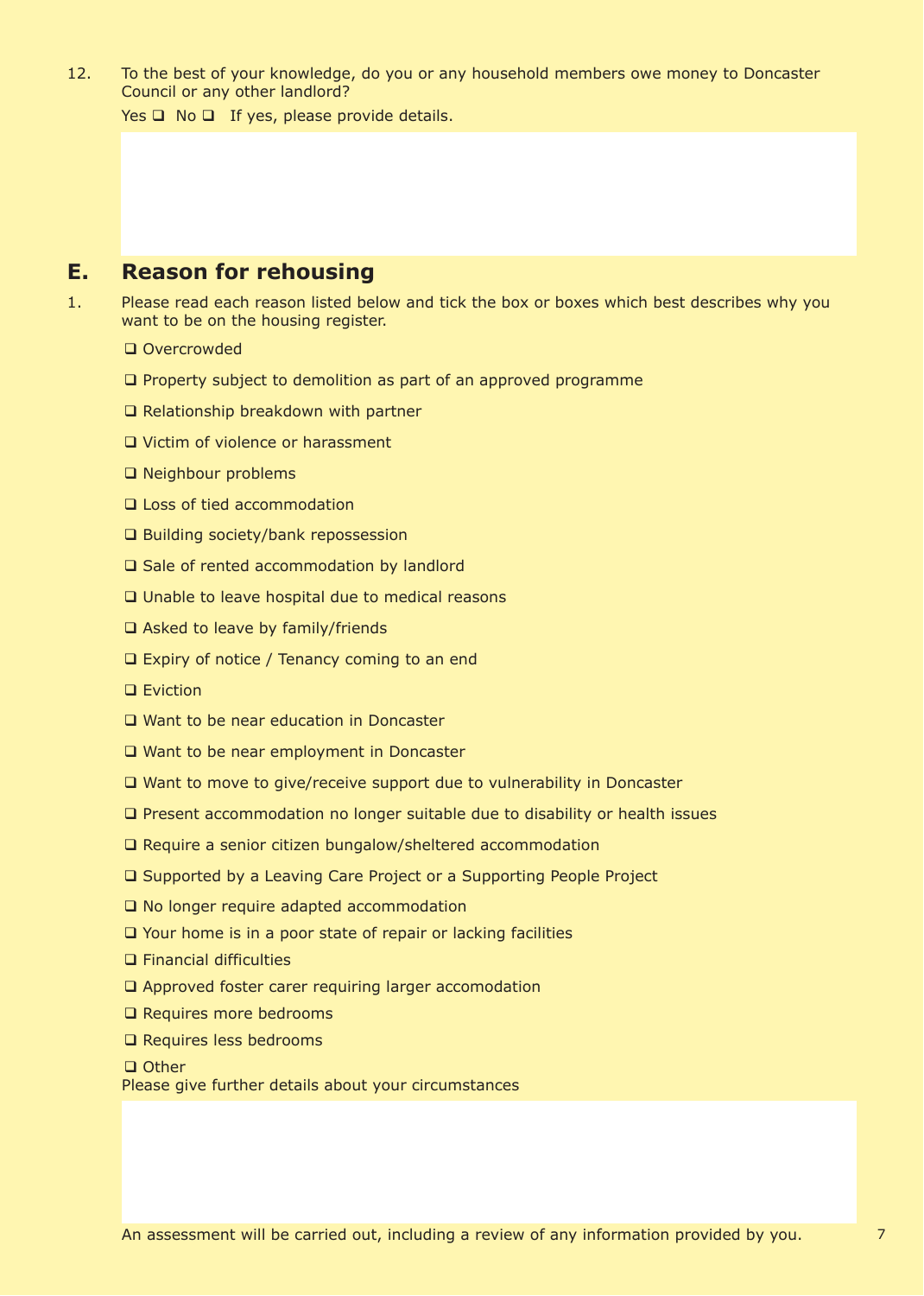8

| If this information is not completed it may result in your application being placed into an |  |  |  |  |  |
|---------------------------------------------------------------------------------------------|--|--|--|--|--|
| incorrect band or may delay in an offer of accomodation.                                    |  |  |  |  |  |
|                                                                                             |  |  |  |  |  |
|                                                                                             |  |  |  |  |  |

#### UK or abroad. 9. Do you have a bank account? Yes □ No □

# **Financial Assessment - Your Home**

10. Do you have an income/savings, asset or savings (inc. properties) of £60,000 or more?

Note: Please note that you may not qualify to join the housing register if you own a home either in the

# the state of the state of the state of the state of the state of the state of the state of the state of the state of the state of the state of the state of the state of the state of the state of the state of the state of

11. Total amount of your/joint savings? E

# **Ownership / Equity**

8. Do you own any properties? A set of the set of the set of the set of the set of the SNO D 8a. Do you have any financial interest in any property?  $Yes \Box No \Box$ 

8b. Have you transferred ownership of a property but have continuing rights to live there?

Yes  $\Box$  No  $\Box$ 

If yes to any of the above questions please provide details of the property or properties and how much your financial interest is:

- 3. Are you a current or former member of The Armed Forces? Yes  $\Box$  No  $\Box$  Former  $\Box$
- 4. Are you a member of the armed forces or former service personnel within 5 years of discharge?  $\blacksquare$  No  $\blacksquare$  No  $\blacksquare$  No  $\blacksquare$
- 5. Are you a bereaved spouse or civil partner of a member of The Armed Forces and having to leave Ministry of Defence accomodation?  $Yes \Box \ No \Box$
- 6. Are you a serving or former member of the Reserved Forces who need to move because of serious injury, medical condition or disability sustained as a result of service?  $Yes \Box No \Box$

7. Do you have alternate accomodation available?  $Y^2$  Yes  $\Box$  No  $\Box$ 

If yes to any of the above questions please provide a copy of your service record or other relevant proof.

## 2. Are you supported by a Leaving Care Project or a Supporting Housing Project? Yes  $\Box$  No  $\Box$

If yes, please give details of your case worker, organisation and address.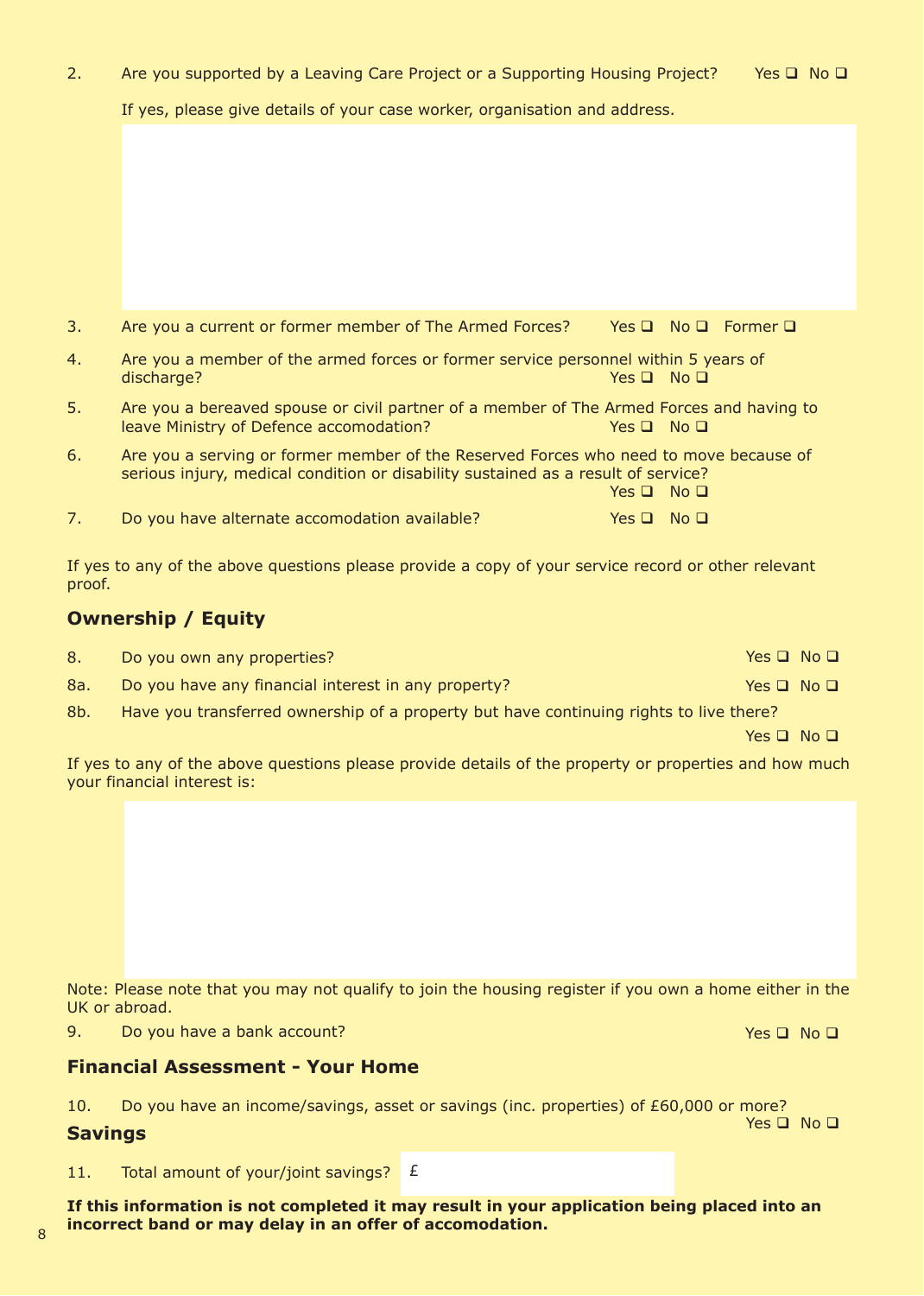## **F. What type of accommodation do you prefer?**

This information will be used to inform housing need.

- 1. How many bedrooms do you require? one  $\Box$  two  $\Box$  three  $\Box$  four or more  $\Box$
- 2. Please indicate the types of property you would be interested in. **Please number your choices 1, 2, 3, 4 etc clearly and in order of preference.** However, please note the type and size of accommodation you will be eligible for may depend upon the size of your family.

|              | House                                                                                        | Sheltered flat                            | <b>Bungalow</b>   | Bed-sitter           |  |  |
|--------------|----------------------------------------------------------------------------------------------|-------------------------------------------|-------------------|----------------------|--|--|
|              | <b>Maisonette</b>                                                                            | Multi-storey flat                         | Ground floor flat |                      |  |  |
| 3.           | Would you prefer a garden?                                                                   |                                           |                   | Yes $\Box$ No $\Box$ |  |  |
| 4.           | Do you require parking facilities?<br>Yes $\square$ No $\square$                             |                                           |                   |                      |  |  |
| 5.           |                                                                                              | Do you have a preference of heating type? |                   | Yes $\Box$ No $\Box$ |  |  |
|              | Solid fuel $\square$<br>If yes<br>Electric $\Box$<br>Gas $\Box$                              |                                           |                   |                      |  |  |
| 6.           | Would you consider housing association accommodation?<br>Yes $\Box$ No $\Box$                |                                           |                   |                      |  |  |
| 7.           | Would you consider shared ownership?<br>Yes $\square$ No $\square$                           |                                           |                   |                      |  |  |
| 8.           | Are you interested in renting from an approved private landlord?<br>Yes $\Box$ No $\Box$     |                                           |                   |                      |  |  |
| $\mathsf{Q}$ | If you are a Council tenant, do you want to ont out of the mutual exchange register? (please |                                           |                   |                      |  |  |

- 9. If you are a Council tenant, do you want to opt out of the mutual exchange register? (please note if you do not answer this question, your property and contact details will be made available on the mutual exchange register)  $\Box$  Yes  $\Box$  No  $\Box$
- 10. Do you own any dogs? The state of the state of the state of the state of the SNO D If yes, please give details.

## **G. Your present home**

Answer these questions in order unless you tick a box that takes you on to another question.

1. Which best describes where you live now? Tick one box only.

| Bed-sit      |                 | <b>Bed and Breakfast</b> |   | Flat/Maisonette     |  |
|--------------|-----------------|--------------------------|---|---------------------|--|
| <b>House</b> | $\Box$ Go to Q4 | <b>Bungalow</b>          | ப | Caravan/Mobile home |  |
| Hostel       |                 | Sleeping rough           |   |                     |  |

Other, e.g. hospital, residential home or other circumstances. Please give details below.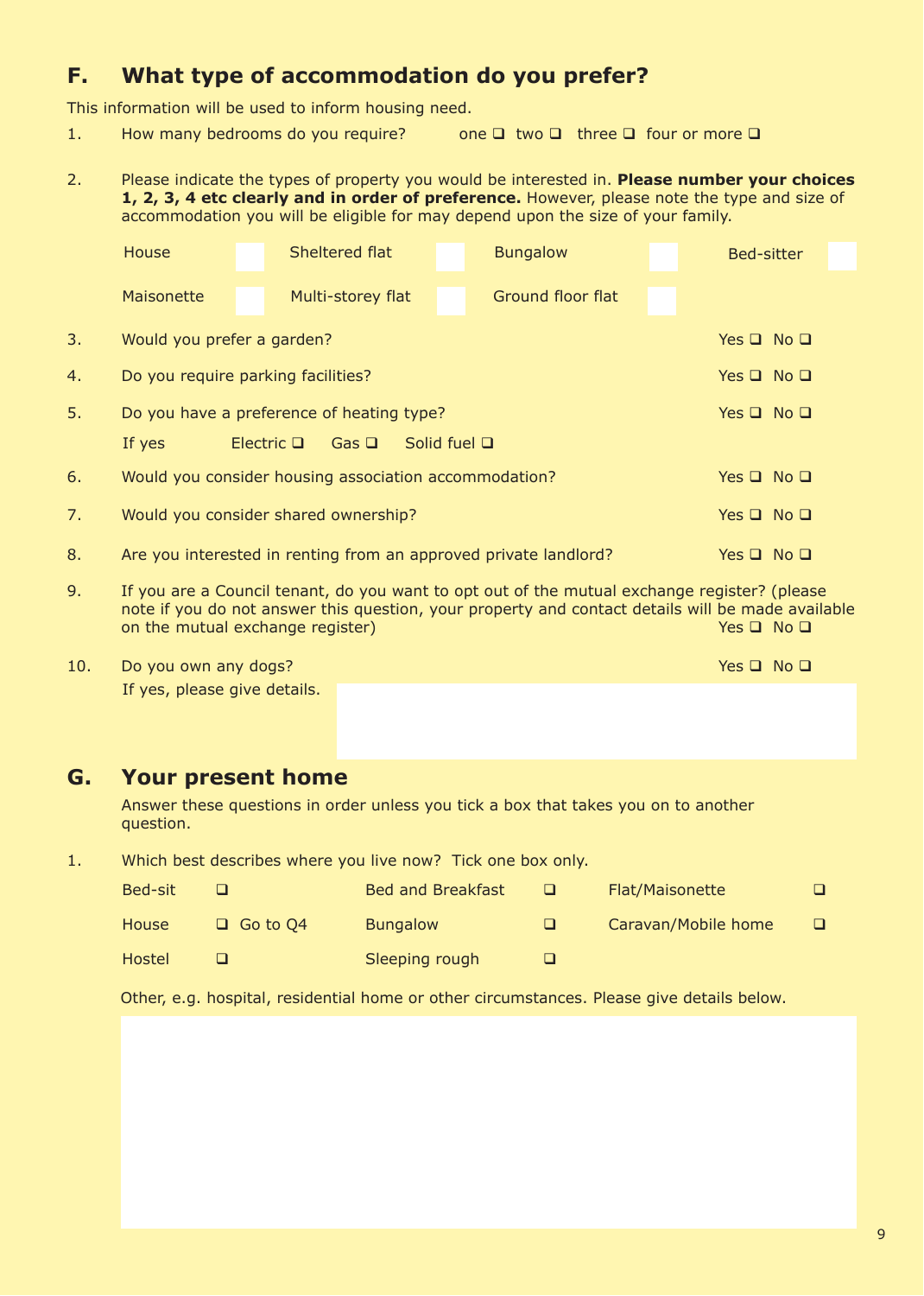| 2. | Which floor (e.g. ground floor,<br>first floor etc) is your home<br>on?                                                                                                                                           |                                                                                                                                                   |  |  |
|----|-------------------------------------------------------------------------------------------------------------------------------------------------------------------------------------------------------------------|---------------------------------------------------------------------------------------------------------------------------------------------------|--|--|
| 3. | Do you have access to a lift in your home? Yes $\square$ No $\square$                                                                                                                                             |                                                                                                                                                   |  |  |
| 4. |                                                                                                                                                                                                                   | How many bedrooms are there in the property in which you live?                                                                                    |  |  |
| 5. | Which best describes you?                                                                                                                                                                                         | I am a tenant<br>$\Box$<br>I am a home owner<br>$\Box$<br>I am living with family/friends<br>$\Box$<br>Other, please give details below<br>$\Box$ |  |  |
|    |                                                                                                                                                                                                                   |                                                                                                                                                   |  |  |
| 6. | Who is your landlord?<br><b>Doncaster Council</b><br>$\Box$<br>Another council<br>$\Box$<br><b>Housing Association</b><br>(registered provider)<br>Your employer<br>Private landlord<br><b>Armed Forces</b><br>O. | Landlord's name and address<br>give details<br>$\Box$ give details<br>$\Box$ give details<br>$\Box$ give details<br>give details                  |  |  |
| 7. | When did your tenancy start?                                                                                                                                                                                      | <b>MM</b><br><b>YYYY</b><br><b>DD</b>                                                                                                             |  |  |
| 8. | What sort of tenancy do you have?                                                                                                                                                                                 |                                                                                                                                                   |  |  |
|    | Secure (council)<br>$\Box$<br><b>Assured Shorthold</b><br>$\Box$<br>Tied to employment<br>$\Box$<br>Introductory<br>$\Box$                                                                                        | Protected<br>$\Box$<br>Licence<br>$\Box$<br>Assured<br>$\Box$<br><b>Fixed term</b><br>$\Box$                                                      |  |  |
|    |                                                                                                                                                                                                                   | If you do not understand any of these terms please ask at your local St. Leger office                                                             |  |  |
| 9. |                                                                                                                                                                                                                   | If you must leave your present address, please indicate when and why you must leave?                                                              |  |  |
|    |                                                                                                                                                                                                                   |                                                                                                                                                   |  |  |

10. Are you a Homeless Families applicant with Doncaster Council or another council?

Yes  $\Box$  No  $\Box$ 

If yes, please confirm the name and telephone number of your caseworker.

- 11. Are you a current St. Leger Homes tenant suffering from harrassment, overcrowding or financial difficulties? Yes **Q** No Q
- 12. If you are you a St. Leger Homes tenant what date did your tenancy start from?

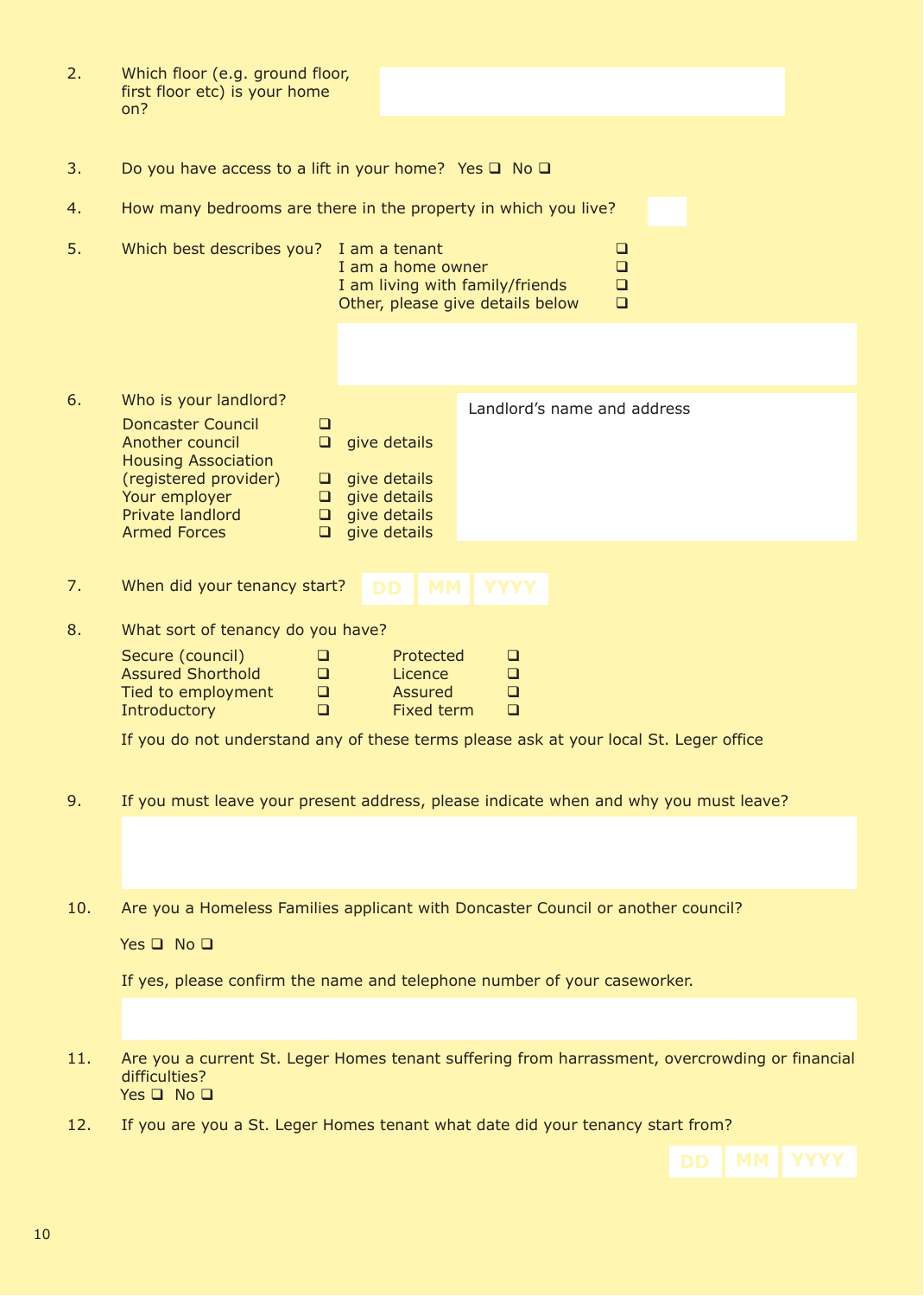# **H. Medical**

1. If you have any medical issues, please state in the space provided below including details of what is unsuitable about your current home.

You may need to complete a medical self assessment form if we need more information to assess your application further.

2. Have you ever applied to Doncaster Council or St. Leger Homes of Doncaster for adaptations or assistance?

Yes  $\Box$  No  $\Box$ 

3. Do you have any equipment or adaptations in your current home?

Yes  $\Box$  No  $\Box$ 

If yes please list, e.g. stair lift, step in shower tray, ramps.

4. Please let us know if any of the following are currently involved in your/their care.

| Agency                                            | Name | Address | Telephone<br>number | Authorised to<br>contact   |
|---------------------------------------------------|------|---------|---------------------|----------------------------|
| Doctor                                            |      |         |                     | Yes $\square$ No $\square$ |
| Occupational<br>Therapist                         |      |         |                     | Yes $\square$ No $\square$ |
| Social Worker                                     |      |         |                     | Yes $\square$ No $\square$ |
| Home Care                                         |      |         |                     | Yes $\square$ No $\square$ |
| Other, e.g.<br>District Nurse,<br>Physiotherapist |      |         |                     | Yes $\square$ No $\square$ |

5. Are you housebound or unable to leave your home? Yes  $\square$  No  $\square$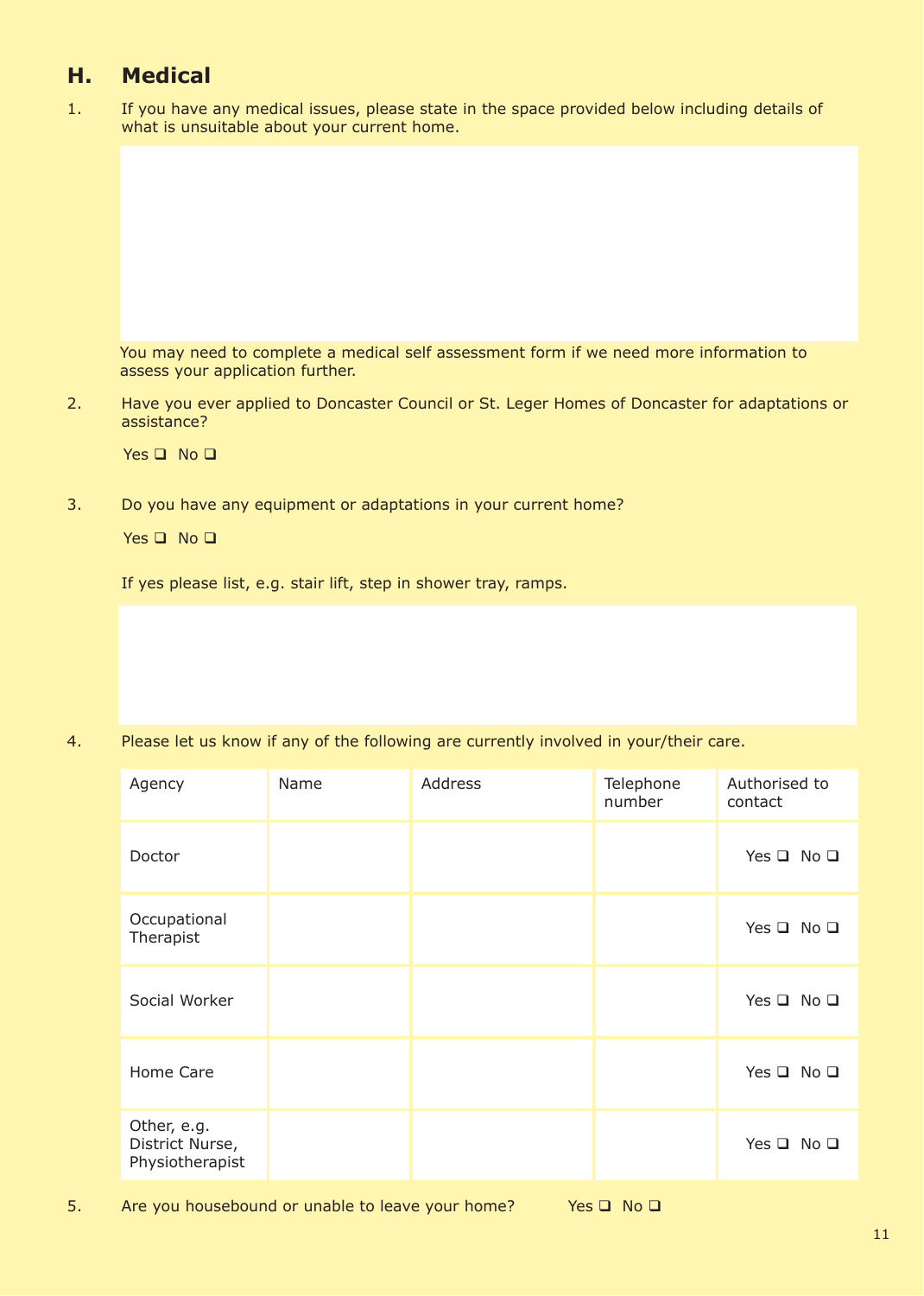# **I. Diversity Monitoring**

St. Leger Homes is committed to ensuring that none of our customers receive less favourable treatment or are disadvantaged on the grounds of disability, race, colour, nationality or ethnic origin, religious belief or any other unjustifiable cause not specified.

To help us achieve this please complete this section of the form. If you do not wish to complete this section please continue to complete the rest of the application.

#### **Ethnic origin**

| 1. |                        | How would you describe your ethnic group? | You    | <b>Joint Applicant</b> |
|----|------------------------|-------------------------------------------|--------|------------------------|
|    | <b>White</b>           | <b>British</b>                            | ❏      | ❏                      |
|    |                        | Irish                                     | $\Box$ | ❏                      |
|    |                        | Any other white background                | $\Box$ | $\Box$                 |
|    | <b>Black</b>           | <b>Black or Caribbean</b>                 | □      | $\Box$                 |
|    |                        | <b>Black African</b>                      | □      | $\Box$                 |
|    |                        | British any other black background        | □      | $\Box$                 |
|    | <b>Mixed</b>           | White and Black Caribbean                 | □      | $\Box$                 |
|    |                        | White and Black African                   | □      | $\Box$                 |
|    |                        | <b>White and Asian</b>                    | $\Box$ | $\Box$                 |
|    |                        | Any other mixed background                | $\Box$ | $\Box$                 |
|    | <b>Asian or</b>        | Indian                                    | $\Box$ | $\Box$                 |
|    | <b>Asian British</b>   | Pakistani                                 | $\Box$ | $\Box$                 |
|    |                        | Bangladeshi                               | $\Box$ | $\Box$                 |
|    |                        | Any other Asian background                | $\Box$ | $\Box$                 |
|    | <b>Chinese</b>         | Chinese                                   | $\Box$ | $\Box$                 |
|    | <b>Gypsy/Traveller</b> |                                           | $\Box$ | $\Box$                 |
|    | <b>Arab</b>            |                                           | $\Box$ | $\Box$                 |
|    |                        | Any other ethnic group (please state)     |        |                        |

## **Disability**

2. Do you consider yourself to have a disability?

If no, go to next question Yes  $\square$  No  $\square$ 

If yes, do you consider yourself to be a person with: (please tick all that apply)

|   | <b>Joint Applicant</b>            |   |
|---|-----------------------------------|---|
| ❏ | Physical impairment               | ⊔ |
| ❏ | <b>Blind or Visual impairment</b> | ⊓ |
| ❏ | Mental health problems            | □ |
| ◻ | Wheelchair user                   |   |
| ❏ | <b>Breathing problems</b>         | ◻ |
| ❏ | <b>Diabetes</b>                   | ⊔ |
| □ | Deaf or Hearing impairment        | □ |
| ❏ | Speech impairment                 | ⊔ |
| ❏ | Heart problems                    | ❏ |
| ❏ | Reading / Writing problems        | □ |
| ◻ | Learning difficulties             |   |
|   | Other long-term illness           |   |
|   |                                   |   |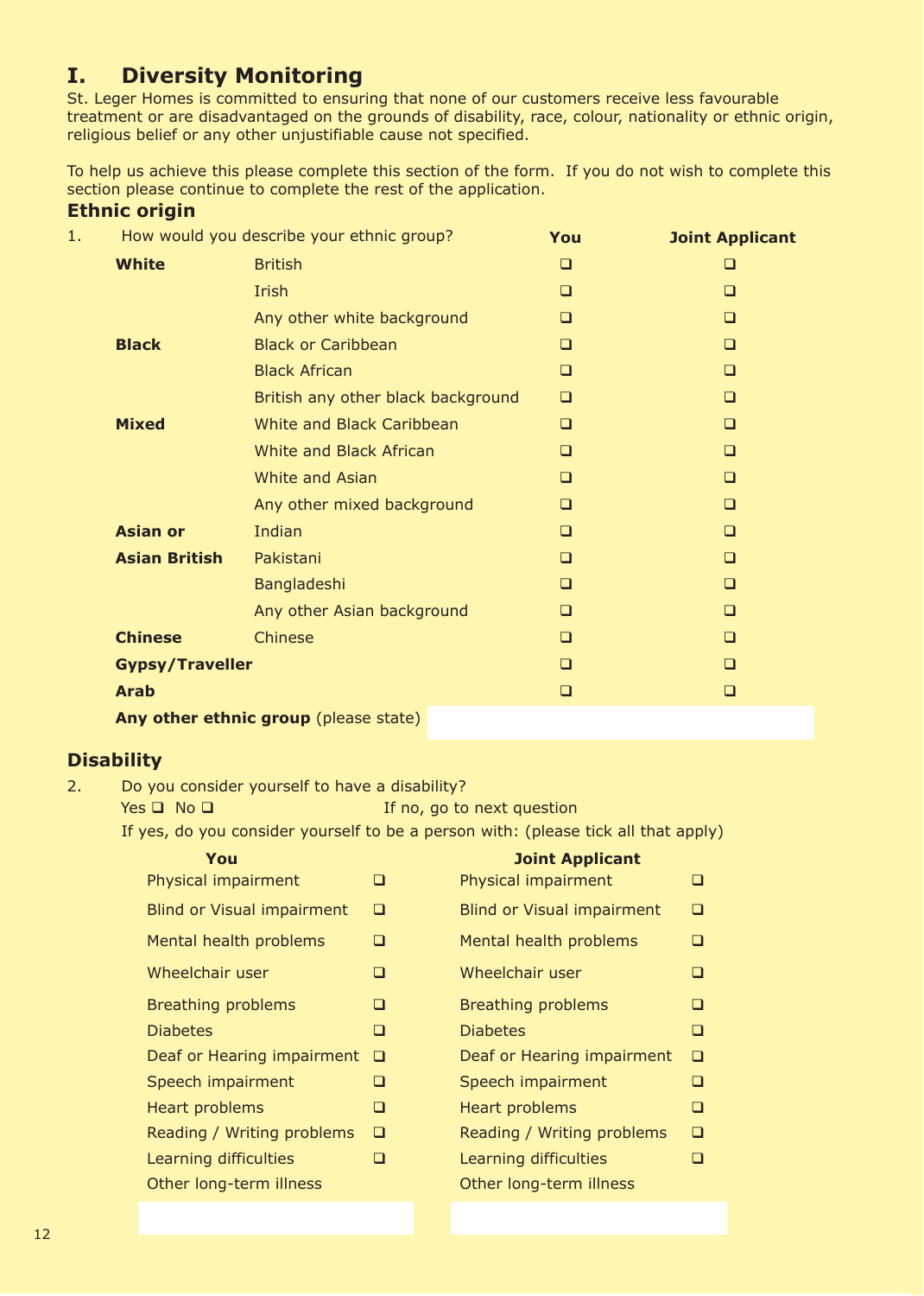## **Religion**

3. Which of the following religions would you say you belong to? Please tick only one.

| You<br>denominations) | Christian (including all Christian | ⊔ | <b>Joint Applicant</b><br>denominations) | Christian (including all Christian |  |
|-----------------------|------------------------------------|---|------------------------------------------|------------------------------------|--|
| <b>Buddhist</b>       |                                    | ш | <b>Buddhist</b>                          |                                    |  |
| Hindu                 |                                    | ⊔ | Hindu                                    |                                    |  |
| <b>Muslim</b>         |                                    | ⊔ | <b>Muslim</b>                            |                                    |  |
| <b>Sikh</b>           |                                    | ⊔ | <b>Sikh</b>                              |                                    |  |
| <b>Jewish</b>         |                                    | ⊔ | <b>Jewish</b>                            |                                    |  |
| <b>None</b>           |                                    | □ | <b>None</b>                              |                                    |  |
| Prefer not to say     |                                    | □ | Prefer not to say                        |                                    |  |
| Other                 |                                    |   | Other                                    |                                    |  |

### **Sexual orientation**

4. This information is only used to monitor the take up of services. Please tick only one.

| You                              |  |  |  | Heterosexual $\Box$ Lesbian $\Box$ Gay $\Box$ Bisexual $\Box$ Prefer not to say $\Box$ |  |
|----------------------------------|--|--|--|----------------------------------------------------------------------------------------|--|
| <b>Joint</b><br><b>Applicant</b> |  |  |  | Heterosexual $\Box$ Lesbian $\Box$ Gay $\Box$ Bisexual $\Box$ Prefer not to say $\Box$ |  |

#### **Contact preference**

5. How would you prefer us to contact you in the future? If you choose more than one, please number them in order of preference.

| <b>Telephone</b> |   | Letter            |  |
|------------------|---|-------------------|--|
| E-mail           | П | $SMS$ Text $\Box$ |  |

In person at your own home  $\Box$ 

Other (please state)

#### **Language preference**

6. If you are unable to speak or read in English and it prevents you from accessing our services, which language do you need information translating to: (please tick only one)

| You            |   | <b>Joint Applicant</b> |        |
|----------------|---|------------------------|--------|
| Arabic         | ◻ | Arabic                 | ⊔      |
| Chinese        | ❏ | Chinese                | □      |
| Farsi          | ❏ | Farsi                  | ❏      |
| <b>Kurdish</b> | ❏ | <b>Kurdish</b>         | ❏      |
| Polish         | ❏ | Polish                 | □      |
| Russian        | ❏ | <b>Russian</b>         | ❏      |
| <b>Turkish</b> | ❏ | <b>Turkish</b>         | ❏      |
| Urdu           | ┒ | Urdu                   | $\Box$ |
|                |   |                        |        |

Other (please state)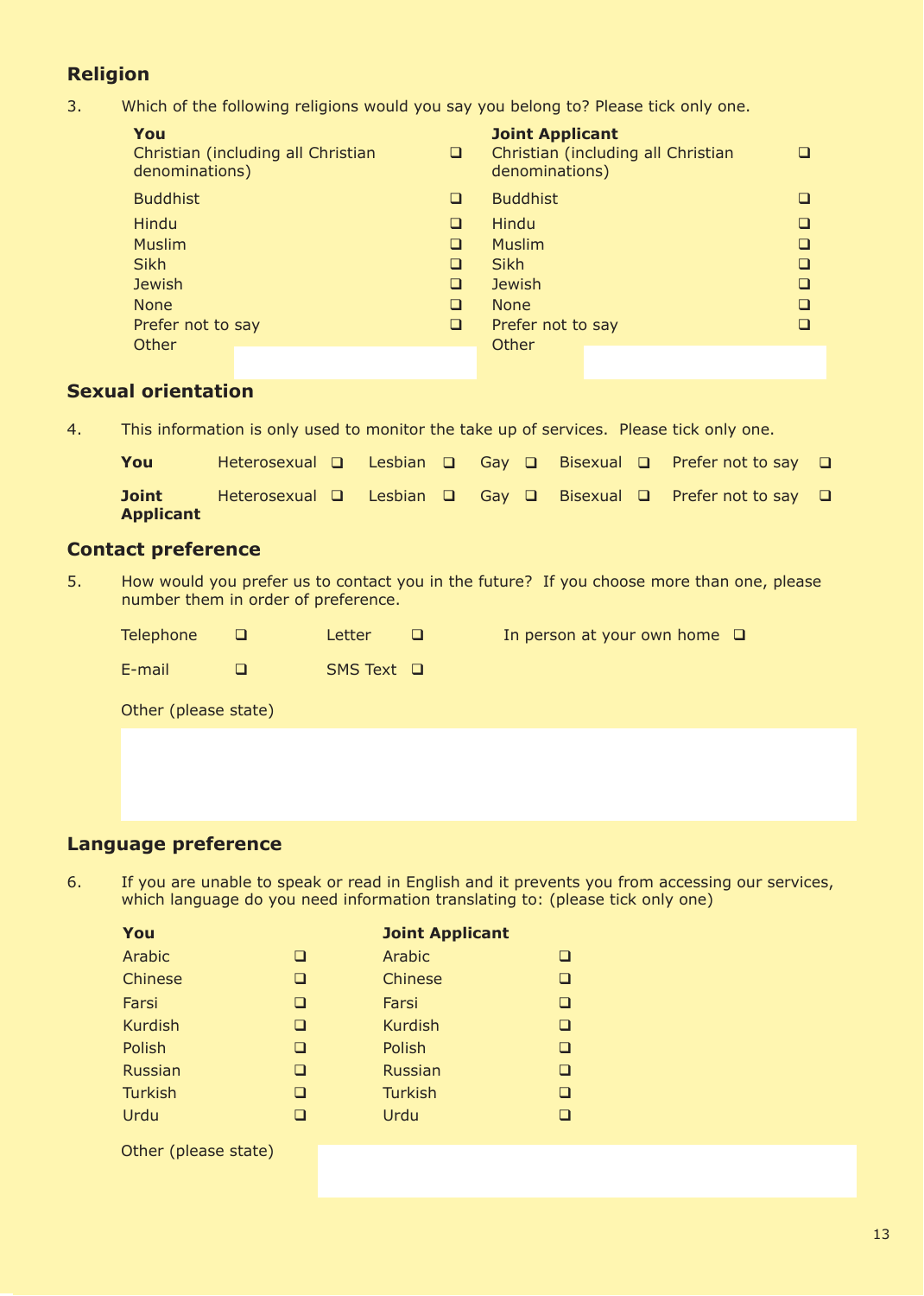#### **Format preference**

7. What format do you need to receive the information in? Please tick only one.

| Written              |   | <b>Braille</b>           | □ | Large print                    |                            |
|----------------------|---|--------------------------|---|--------------------------------|----------------------------|
| Audio tape           | o | Oral                     | ◻ | British Sign Language          | ⊔                          |
| <b>Type Talk</b>     | □ | Coloured $\Box$<br>Paper |   | Pink $\Box$<br>– Blue <b>□</b> | Yellow $\Box$ Green $\Box$ |
| Other (please state) |   |                          |   |                                |                            |

## **Additional requirements for visits**

8. Do you have any additional requirements for visits that we need to be aware of?

| Yes $\Box$ No $\Box$ | If no, please move to the next question. If yes, please tick all that apply. |
|----------------------|------------------------------------------------------------------------------|
| Knock loudly         | ⊔                                                                            |
| Wait for access      | ⊔                                                                            |
| Use the back door    | side door<br>front door<br>$\Box$<br>$\Box$<br>$\Box$                        |
| Other (please state) |                                                                              |
|                      |                                                                              |

Note: All representatives and agents of St. Leger Homes carry identification. Please ask to see it. Do not allow anybody in your home if they cannot produce identification.

#### **Special contact details for visits**

9. Do you want us to contact a third person such as a carer before visiting?

Yes  $\Box$  No  $\Box$  If yes, please give us their contact details.

Name and Address

Telephone: Mobile Telephone: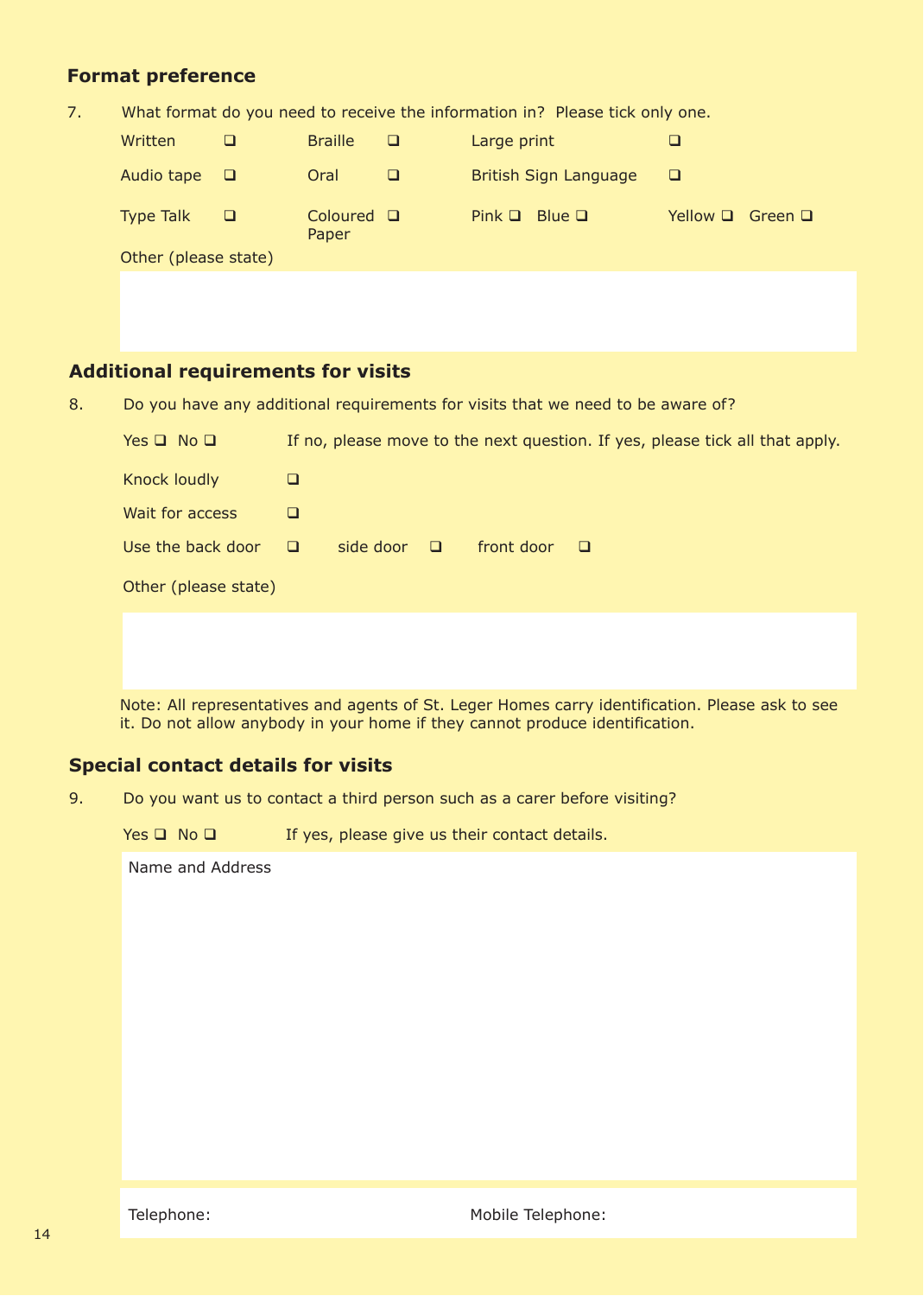# **J. Choice of Area**

You need to give details of areas where you would prefer to live but under Choice Based Lettings, this will no longer be used to allocate you a council home as you will bid for available properties.

#### **ALL AREAS**

| $\Box$ Cadeby               | □ Hatfield Woodhouse | $\Box$ Rossington    |
|-----------------------------|----------------------|----------------------|
| □ Campsall                  | $\Box$ Harlington    | $\square$ Scawsby    |
| $\Box$ Cantley              | $\Box$ Hexthorpe     | $\square$ Scawthorpe |
| □ Carcroft                  | $\Box$ Highfields    | $\square$ Skelbrooke |
| $\Box$ Clayton and Frickley | High Melton          | □ Skellow            |
| $\Box$ Clay Lane            | $\Box$ Hyde Park     | □ Sprotbrough        |
| $\Box$ Clifton              | $\Box$ Intake        | $\Box$ Stainforth    |
| □ Conisbrough               | $\Box$ Kirk Bramwith | $\Box$ Stainton      |
| □ Cusworth                  | □ Kirk Sandall       | □ Sykehouse          |
| □ Denaby Main               | □ Loversall          | $\Box$ Thorne        |
| □ Dunscroft                 | $\Box$ Marr          | $\Box$ Tickhill      |
| <b>Q</b> Dunsville          | □ Mexborough         | □ Toll Bar           |
| $\Box$ Edenthorpe           | $\Box$ Micklebring   | □ Town Centre        |
| $\Box$ Edlington            | □ Moorends           | $\Box$ Wadworth      |
| $\Box$ Finningley           | $\Box$ Moss          | $\Box$ Warmsworth    |
| $\Box$ Fishlake             | $\Box$ Norton        | $\Box$ Wheatley      |
| $\Box$ Hampole              | Old Denaby           | $\square$ Woodlands  |
| $\Box$ Hatfield             | □ Owston             |                      |
|                             |                      |                      |

## **K. Other Relevant Information**

Please tell us about any other information that may be relevant to your application.